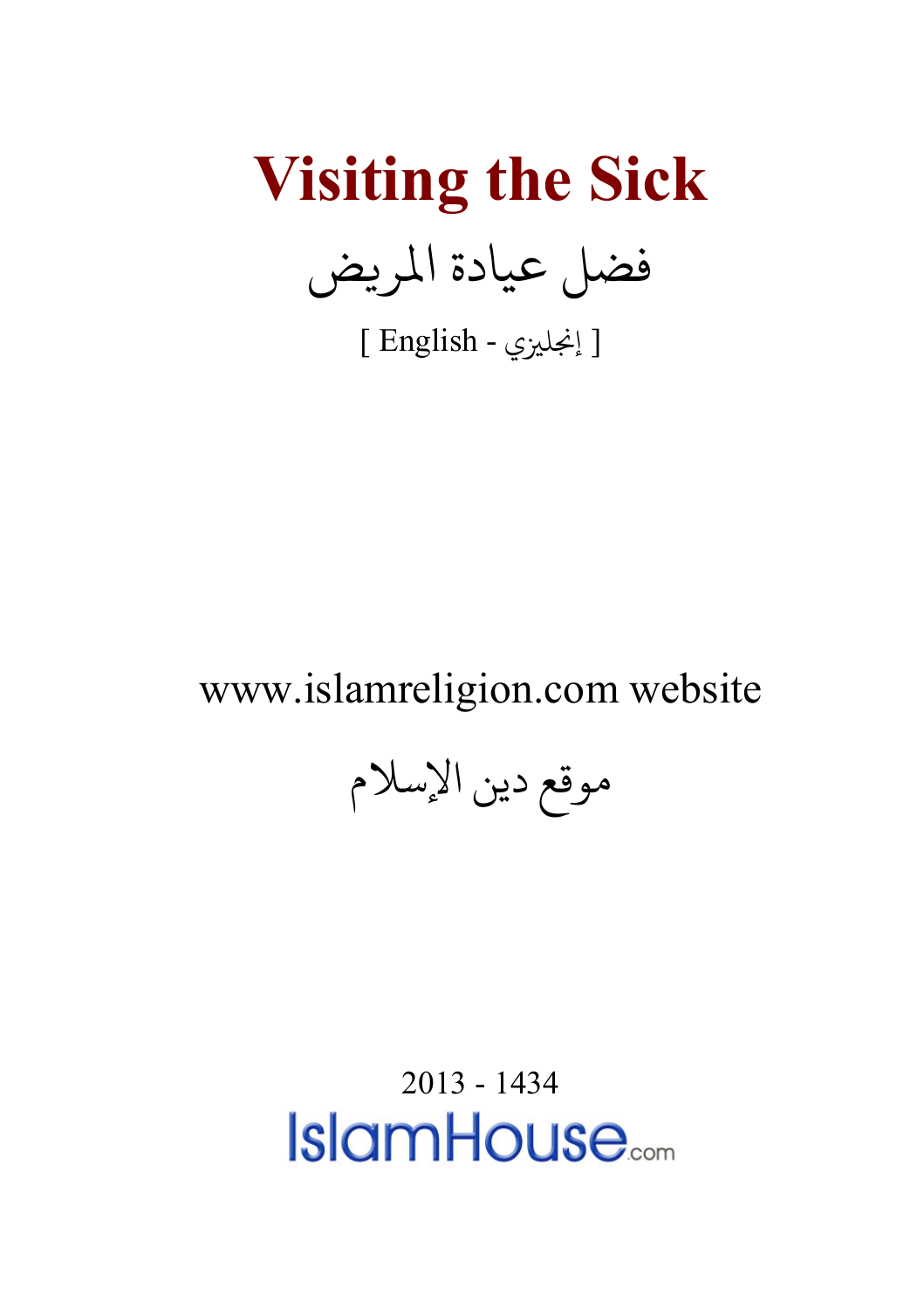

Islam invites to all that is good and warns from all that is bad. From those good and virtuous deeds is the visiting of the ill and afflicted. When people visit each other in good health, bonds of brotherhood and friendship are strengthened. How then when people visit each other in times of sickness and poor or failing health? Illustrating the empathy that Muslims are required to feel for each other, Prophet Muhammad, may the mercy and blessings of God be upon him, said:

"The parable of the Believers in their mutual love and mercy is like that of a living body: if one part feels pain, the whole body suffers in sleeplessness and fever."<sup>[1](#page-0-0)</sup>

Visiting the sick is from the clearest signs of such mutual love, mercy and empathy. More than that, visiting the sick is a major responsibility that every single Muslim is duty-bound to fulfill. The Prophet Muhammad said:

<span id="page-1-0"></span>1 Saheeh Muslim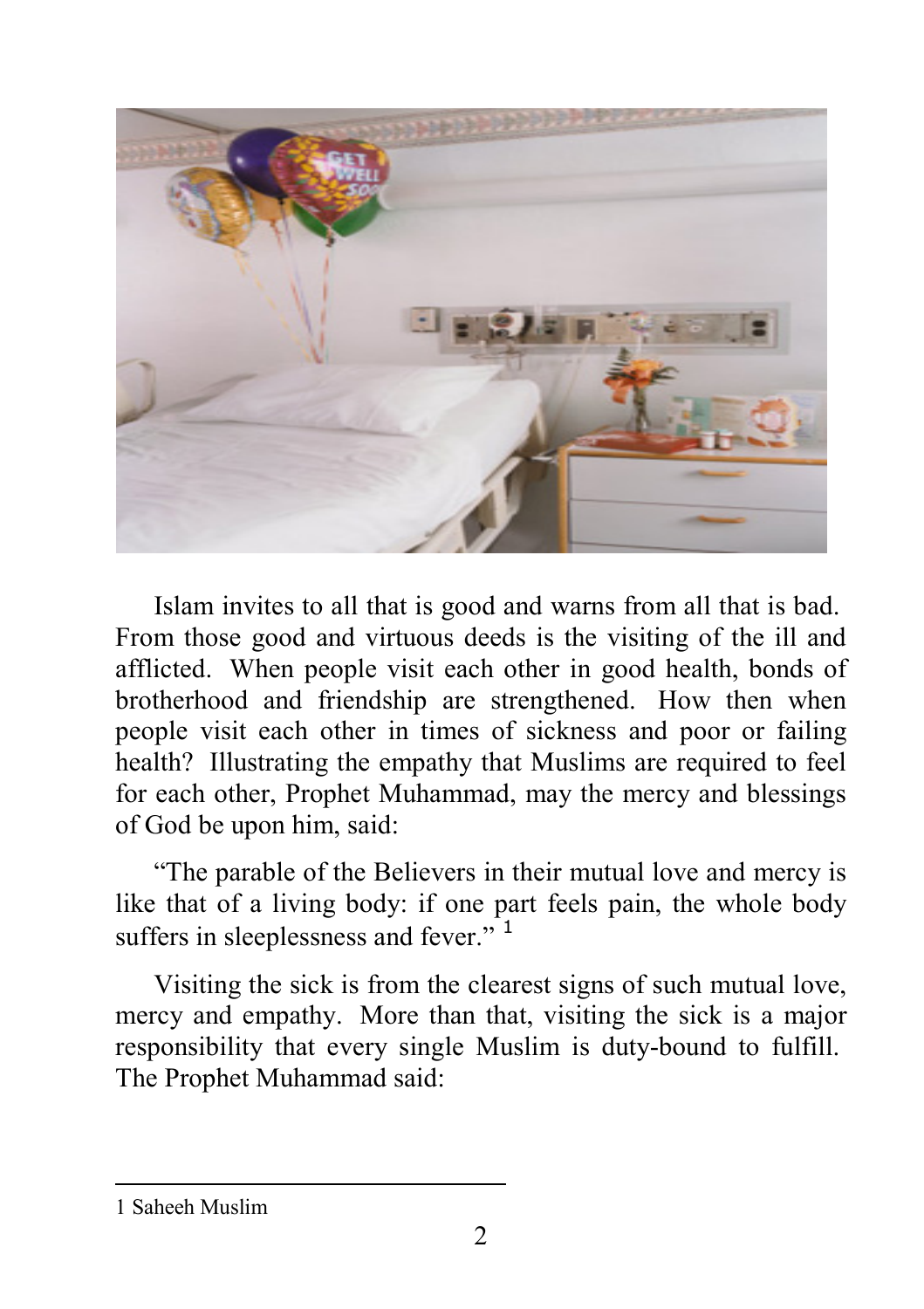"The rights of one Muslim over another Muslim are six… When you meet him, you greet him with the *salaam* (i.e. to say: "*As-Salamu alaykum*"), when he invites you, you accept his invitation, when he consults you in a matter, you give him sincere advice, when he sneezes and praises God, you ask God to have mercy on him, when he is sick, you visit him, and when he passes away you accompany him (through his funeral)." [2](#page-1-0)

In this Prophetic narration) we find that the Muslim is encouraged with concern for his brother in Islam during the three phases of his worldly existence: his health, sickness and his death.

Whilst in good health, the Muslim is obliged to greet his brother in faith with the greetings of peace and protection, to accept his invitations and to give him sincere advice.

Then, when the Muslim is suffering from a cold, an allergy or whatever else is causing him to sneeze, his brother in Islam is obliged to ask God to have mercy on him. Likewise, when the Muslim's sickness is such that he is incapacitated, his brother in Islam is obliged to visit him.

Finally, when the Muslim passes away from this life, his brother in faith is obliged to accompany his funeral procession, prayer and burial.

The great reward awaiting those who visit the sick was spelt out by the Prophet when he explained:

## **"A Muslim visiting his sick brother will continue to be in the harvest of paradise until he or she returns home."** [3](#page-2-0)

And God's Messenger of Mercy, Muhammad, also said:

<span id="page-2-0"></span><sup>2</sup> Related by Abu Hurayra in Saheeh Bukhari.

<span id="page-2-1"></span><sup>3</sup> Saheeh Muslim.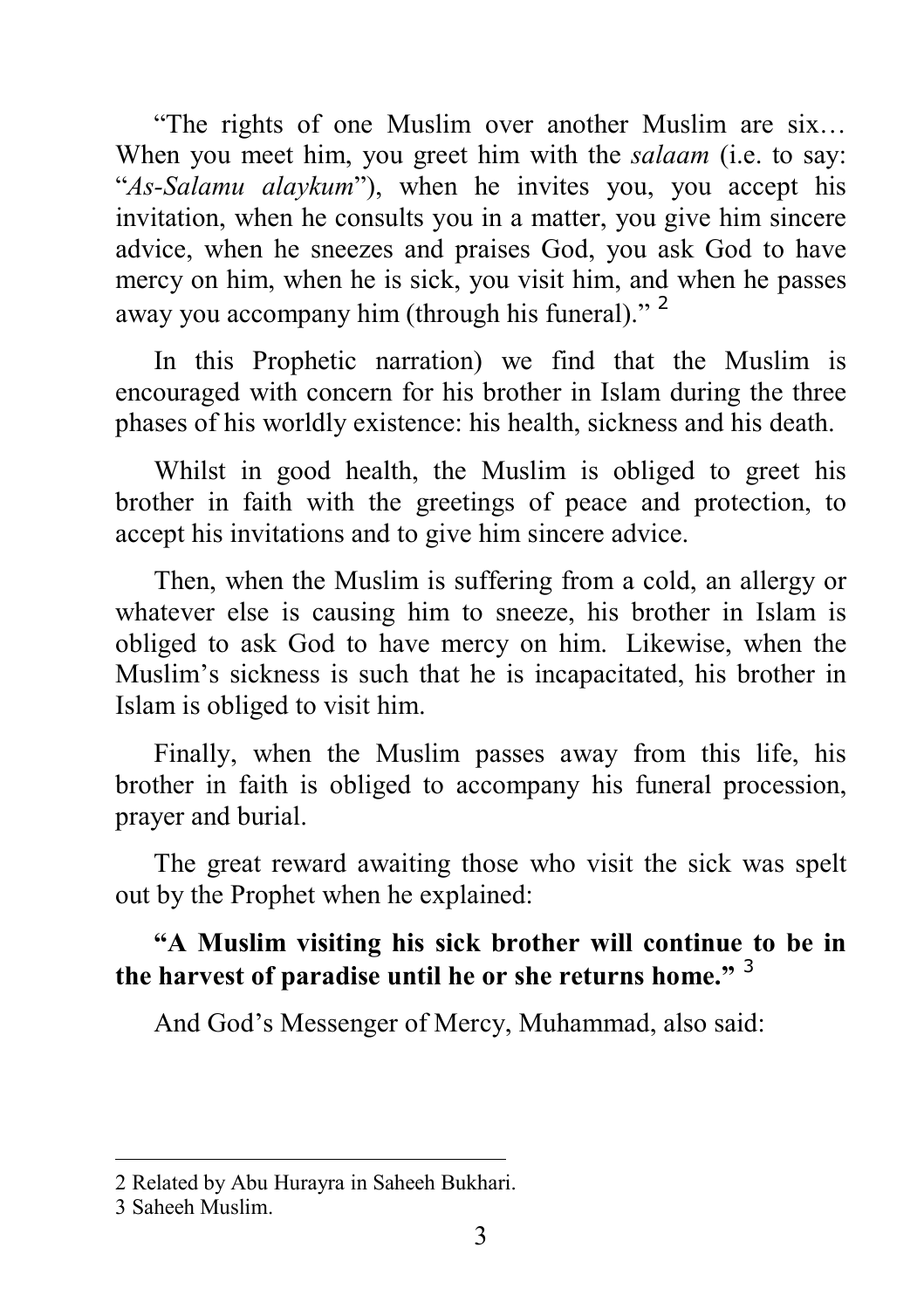"A visitor walking to visit a sick person will be wading in the mercy of God. When the visitor sits with the sick one, they will be immersed in mercy until his or her return." [4](#page-2-1)

God Himself explained the importance of and greatness of the reward of visiting the sick. The Prophet said:

"On the Day of Resurrection, God the Mighty and Majestic will say: 'O child of Adam! I became sick and you did not visit me!' The person will say, 'O Lord, how can I visit you and you are the Lord of all that Exists!' God will say, 'Did you not know that my slave 'so and so' became sick, and you did not visit him? Did you not know that if you visited him, you would have found me with him?'" (*Saheeh Muslim*)

As with every other virtuous deed and noble duty, Prophet Muhammad led by example. He would both make time to personally visit the sick and also enquire after them through others.

Whilst in Mecca, for example, a pagan woman was given to throw filth and garbage upon the Prophet whenever he passed her house. One day, the noticeable absence of the Prophet's abuser concerned him so much that he enquired after her. When he learnt of her sickness, he visited her. She was so taken aback by his merciful concern and that she embraced Islam.

"Repel (the evil of your foe) with what is better: then lo! the one between whom and you was enmity (will become to you) as if he were a dear friend." (Quran 41:34)

The learned Companion, Anas b. Malik, also related the following episode from the life of God's Final Prophet to humanity:

"A Jewish boy who would serve the Prophet fell sick, so the Prophet said: **'Let us go and visit him.'** They (the Prophet and his illustrious Companions) went to visit him and found his father

<span id="page-3-0"></span><sup>4</sup> Imam Ahmad and Ibn Hibban.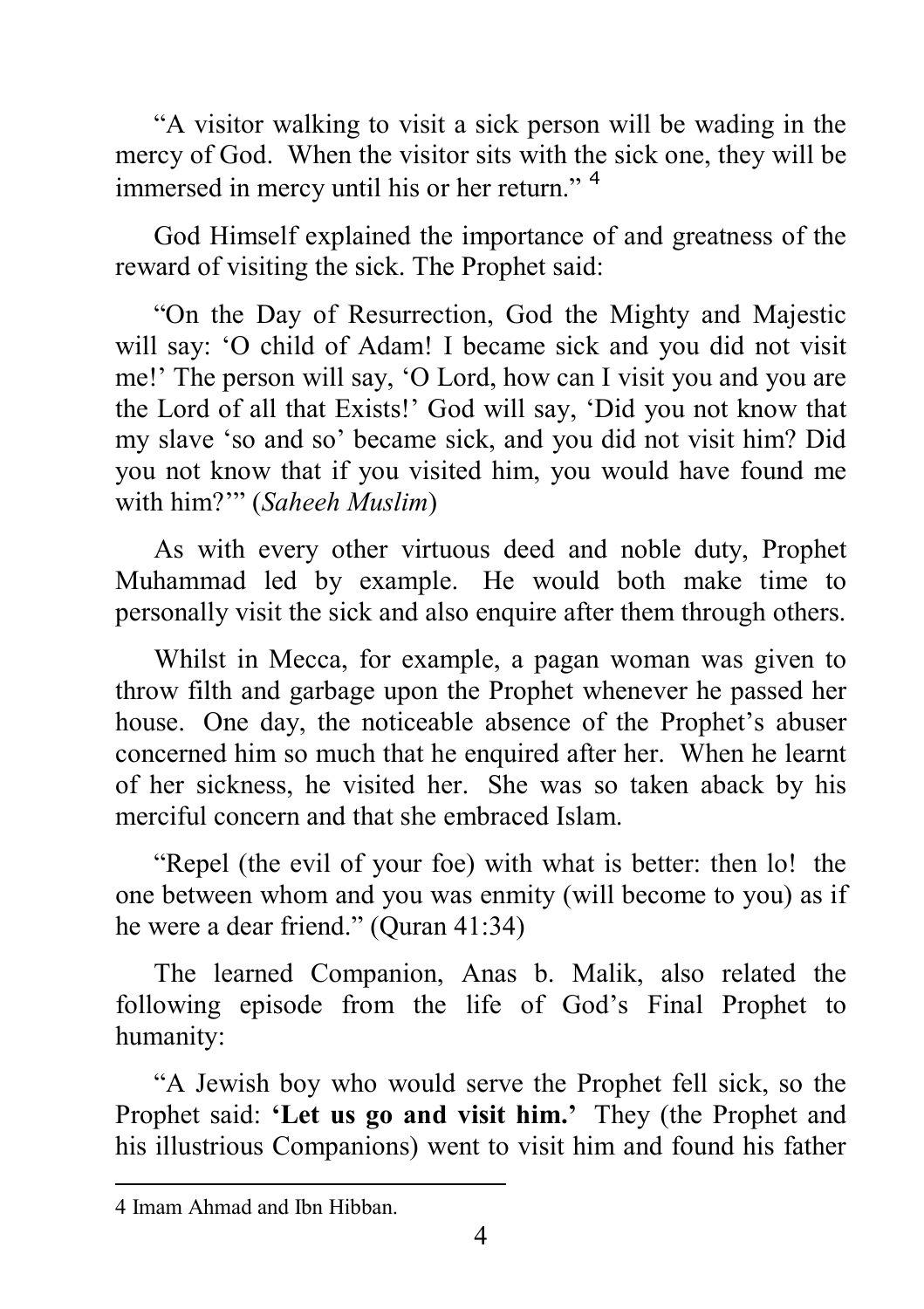sitting by his head. The Messenger of God said: **'Proclaim that there is no true deity worthy of being worshipped except God alone, and I will intercede on your behalf on account of it on the Day of Resurrection.'** The boy looked at his father and the father said: **'Obey Abul-Qasim (Muhammad)!**' So the boy uttered: 'There is no true deity worthy of being worshipped except God alone, and Muhammad is the last Messenger.' The Messenger of God then said: **'All praise is due to God Who**  saved him from the Fire of Hell<sup>"</sup>

From these two examples from life of the Prophet, we find that it is not a precondition that the sick being visited are from within the fold of Islam. Nevertheless, from these two examples, we find that the act of visiting the sick and suffering, as exemplified by the Prophet Muhammad, can be such a touching and moving experience that it might even cure that most fateful of diseases: infidelity.

"Indeed in the Messenger of God you have an excellent example to follow for whoever hopes for [the meeting of] God and the Last Day and remembers God much." (Quran 33:21)

The rewards for visiting the sick are great in both number and magnitude. The Prophet Muhammad said:

"If a man calls on his sick Muslim brother, it is as if he walks reaping the fruits of Paradise until he sits, and when he sits he is showered in mercy, and if this was in the morning, seventy thousand angels pray for him until the evening, and if this was in the evening, seventy thousand angels pray for him until the morning." (*Al-Tirmidhi*)

And he, Heavenly Salutations be upon him, also said:

<span id="page-4-0"></span><sup>5</sup> Ibn Hibban.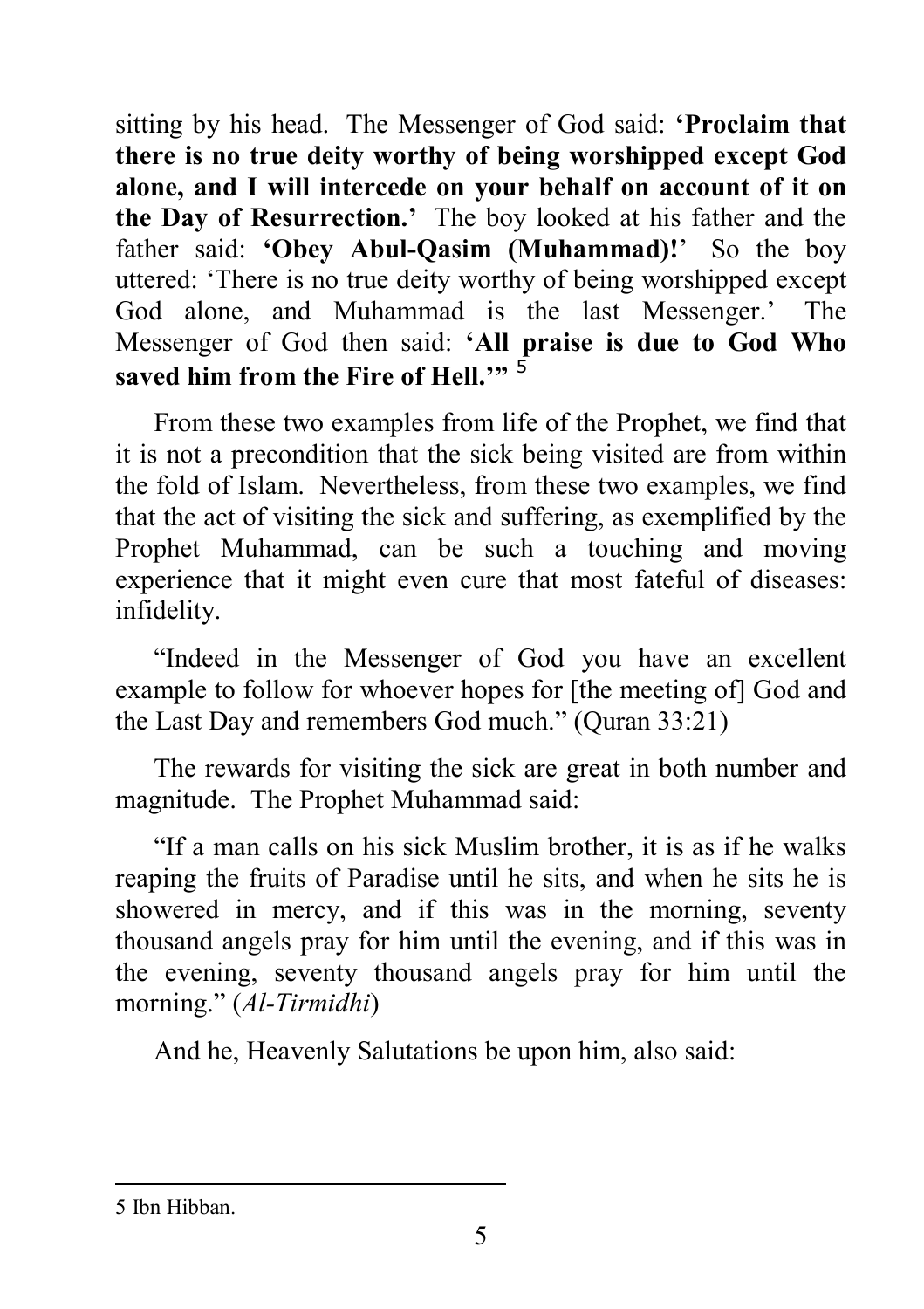"Whoever visits a sick person is plunging into mercy until he sits down, and when he sits down he is submerged in it." (*Silsilah Al-Saheehah*)

And the Prophet also said:

"Whoever visits a sick person or visits a brother in Islam, a caller cries out to him: 'May you be happy, may your walking be blessed, and may you occupy a dignified position in Paradise."<sup>5</sup>

Happiness and optimism are Islamic virtues when they spring from trust and hope in God. Likewise sadness and pessimism are sinful when they reflect a state of despair in the Almighty. Therefore, regardless of how bad or "incurable" the illness, the one visiting the sick should encourage him with hope in God, Who has power over all things, including the chronically, even terminally ill.

"Is not He (God) able to give life to the dead?!" (Quran 75:40)

"…And in God should the believers put their trust." (Quran 3:122)

Besides trying to help the sick forget their pain, suffering, discomfort and hardship – even if only for a short while - the visit should also serve to boost their morale, lift their spirit and strengthen their resolve. Abdullah b. Abbas, the cousin and Companion of the Prophet, related that when visiting a sick person, God's Messenger would say:

"Be steadfast, may God purify you." (*Saheeh Al-Bukhari*)

What's more, the visitor should use the occasion of his visit to remind himself and the one being visited of their total and utter dependence upon God; that it is better to suffer in this life than the Next, and that He, Most High, will reward the believer who is patient and firm when put to in trial.

<sup>6</sup> Al-Tirmidhi.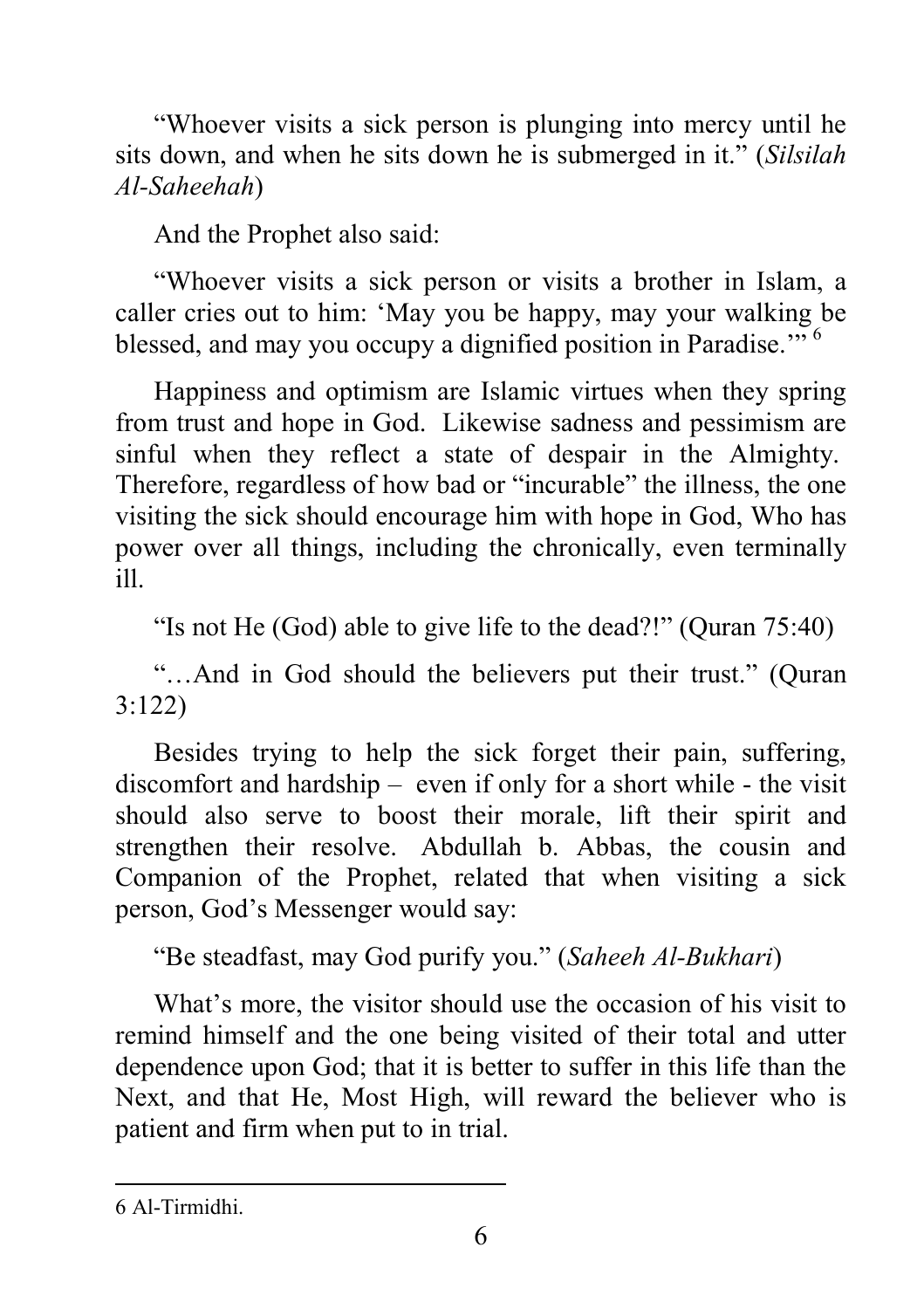"…And (righteous are those) who remain patient in times of poverty, sickness and during conflict…." (Quran 2:177)

Tactful speech is advisable during the best of times. The one visiting the sick ought to be especially sensitive and careful with his words when in the presence of the suffering. After all, exacerbating the patient's distress might lead to a worsening of their physical condition. And just because a person may be incapacitated due to their sickness, it does not mean that they forfeit their right to be obeyed in their own house, nor that their privacy go un-respected. The scholar of Islam, Imam Ibn Abdul-Barr, wrote in his book of Islamic jurisprudence, *Al-Kafi*:

"Whether you visit a healthy or an ill person, you ought to sit where you are told. Hosts know better how to ensure privacy in their home. Visiting an ill person is a confirmed Sunnah. The best visit is the shortest. The visitor ought not to sit too long with an ill person, unless they are close friends and the ill person enjoys their company."

As for the length of the visit, if the visitor is sincere in his intention, once he has achieved the objective of his visit, he would have no reason to burden the sick person with a prolonged stay and unnecessary disturbance. The Syrian scholar, Shaykh Abdul-Fatah Abu Ghuddah, wrote in his book on Islamic manners:

"The length of the visit should not be longer than the time between the two sermons of Friday. In this respect, it was said that the visit should be long enough to convey salaams and wishes, to ask the sick how they are doing, to pray for their recovery and to leave immediately after bidding them farewell."

The point being that the visitor must show compassion at every moment and opportunity: compassion through the appropriateness of his words, compassion through the correctness of his conduct, and compassion through the brevity of his stay; all in the sure